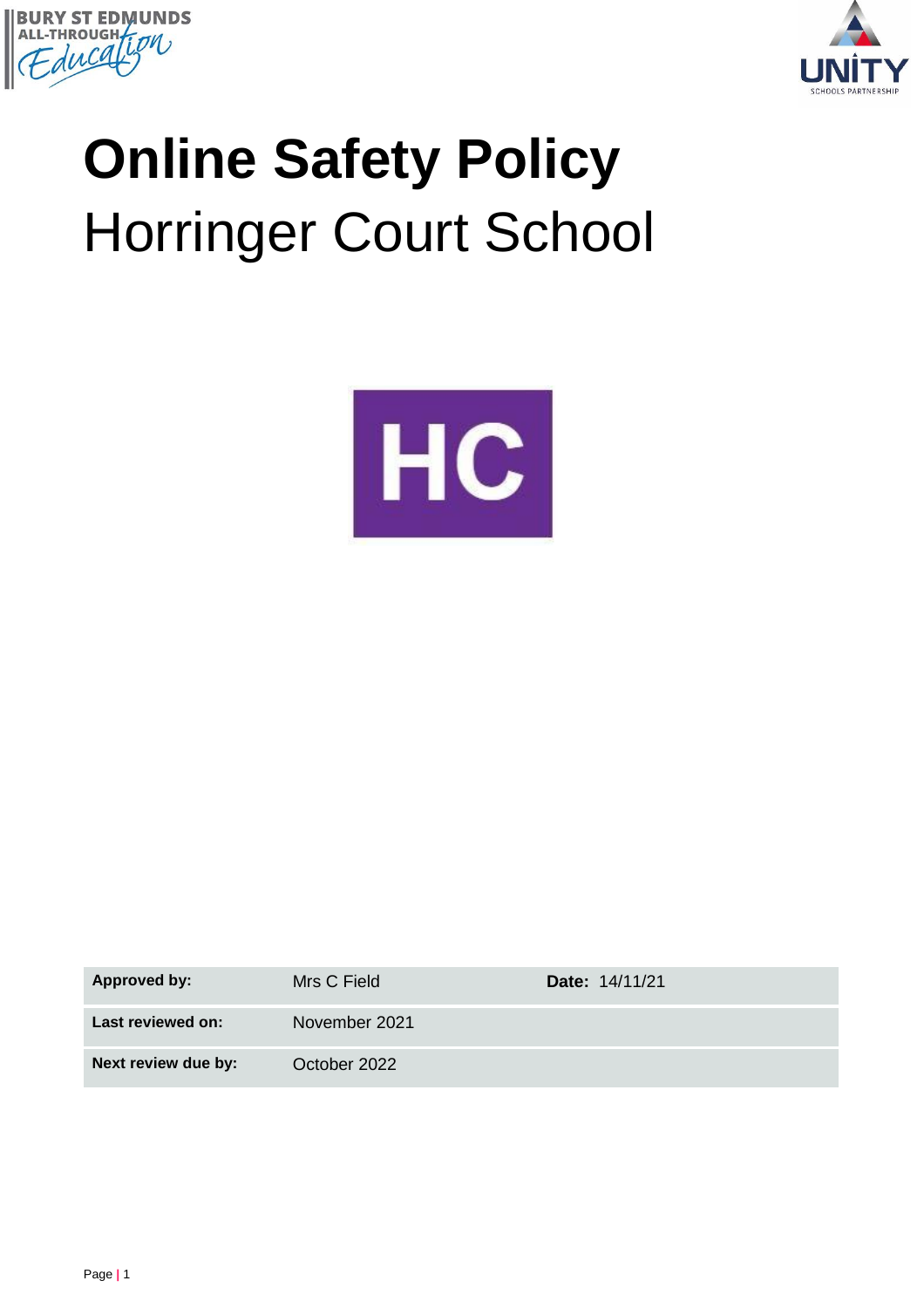## **Contents**

## <span id="page-1-0"></span>**1. Aims**

Our school aims to:

- Have robust processes in place to ensure the online safety of pupils, staff, volunteers and governors
- Deliver an effective approach to online safety, which empowers us to protect and educate the whole school community in its use of technology
- Establish clear mechanisms to identify, intervene and escalate an incident, where appropriate

#### **The 4 key categories of risk**

Our approach to online safety is based on addressing the following categories of risk:

- **Content** being exposed to illegal, inappropriate or harmful content, such as pornography, fake news, racism, misogyny, self-harm, suicide, anti-Semitism, radicalisation and extremism
- **Contact** being subjected to harmful online interaction with other users, such as peer-to-peer pressure, commercial advertising and adults posing as children or young adults with the intention to groom or exploit them for sexual, criminal, financial or other purposes
- **Conduct** personal online behaviour that increases the likelihood of, or causes, harm, such as making, sending and receiving explicit images (e.g. consensual and non-consensual sharing of nudes and seminudes and/or pornography), sharing other explicit images and online bullying; and
- **Commerce** risks such as online gambling, inappropriate advertising, phishing and/or financial scam

## <span id="page-1-1"></span>**2. Legislation and Guidance**

This policy is based on the Department for Education's (DfE) statutory safeguarding guidance, [Keeping](https://www.gov.uk/government/publications/keeping-children-safe-in-education--2)  [Children Safe in Education,](https://www.gov.uk/government/publications/keeping-children-safe-in-education--2) and its advice for schools on:

- > [Teaching online safety in schools](https://www.gov.uk/government/publications/teaching-online-safety-in-schools)
- [Preventing and tackling bullying](https://www.gov.uk/government/publications/preventing-and-tackling-bullying) and [cyber-bullying: advice for headteachers and school staff](https://www.gov.uk/government/publications/preventing-and-tackling-bullying)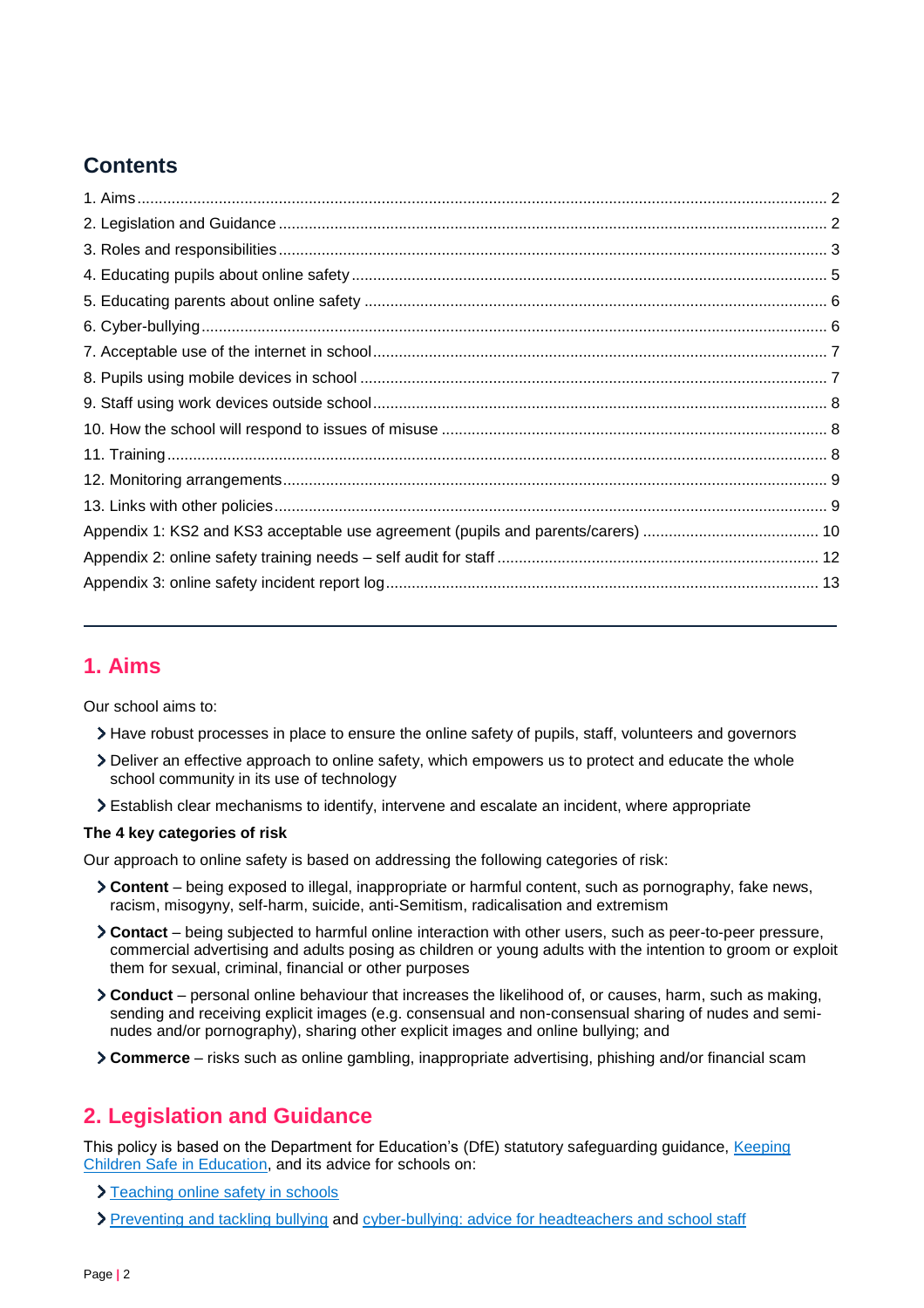- > [Relationships and sex education](https://www.gov.uk/government/publications/relationships-education-relationships-and-sex-education-rse-and-health-education)
- > [Searching, screening and confiscation](https://www.gov.uk/government/publications/searching-screening-and-confiscation)

It also refers to the Department's guidance on [protecting children from radicalisation.](https://www.gov.uk/government/publications/protecting-children-from-radicalisation-the-prevent-duty)

It reflects existing legislation, including but not limited to the [Education Act 1996](https://www.legislation.gov.uk/ukpga/1996/56/contents) (as amended), the [Education](https://www.legislation.gov.uk/ukpga/2006/40/contents)  [and Inspections Act 2006](https://www.legislation.gov.uk/ukpga/2006/40/contents) and the [Equality Act 2010.](https://www.legislation.gov.uk/ukpga/2010/15/contents) In addition, it reflects the [Education Act 2011,](http://www.legislation.gov.uk/ukpga/2011/21/contents/enacted) which has given teachers stronger powers to tackle cyber-bullying by, if necessary, searching for and deleting inappropriate images or files on pupils' electronic devices where they believe there is a 'good reason' to do so.

The policy also takes into account the National Curriculum computing programmes of study.

This policy complies with our funding agreement and articles of association.

## <span id="page-2-0"></span>**3. Roles and responsibilities**

## **3.1 The Governing Board**

The governing board has overall responsibility for monitoring this policy and holding the headteacher to account for its implementation.

The governing board will co-ordinate regular meetings with appropriate staff to discuss online safety, and monitor online safety logs as provided by the designated safeguarding lead (DSL).

The governor who oversees online safety is Mrs H Sykes

All governors will:

- Ensure that they have read and understand this policy
- Agree and adhere to the terms on acceptable use of the school's ICT systems and the internet (appendix 3)
- Ensure that, where necessary, teaching about safeguarding, including online safety, is adapted for vulnerable children, victims of abuse and some pupils with SEND because of the importance of recognising that a 'one size fits all' approach may not be appropriate for all children in all situations, and a more personalised or contextualised approach may often be more suitable

## **3.2 The Headteacher**

The headteacher is responsible for ensuring that staff understand this policy, and that it is being implemented consistently throughout the school.

## **3.3 The Designated Safeguarding Lead**

Details of the school's DSL and deputy are set out in our child protection and safeguarding policy as well as relevant job descriptions.

The school's Designated Safeguarding Lead(DSL) is Mr M Hyndman

The Deputy DSL is Mr S Palmer

The school's Online Safety Lead(OSL) is Mr Hyndman

The Deputy OSL is Mr Holmes

The DSL takes lead responsibility for online safety in school, in particular:

- Supporting the headteacher and OSL in ensuring that staff understand this policy and that it is being implemented consistently throughout the school
- Working with the headteacher, OSL, ICT manager and other staff, as necessary, to address any online safety issues or incidents
- Ensuring that any online safety incidents are logged (see appendix 5) and dealt with appropriately in line with this policy
- Ensuring that any incidents of cyber-bullying are logged and dealt with appropriately in line with the school behaviour policy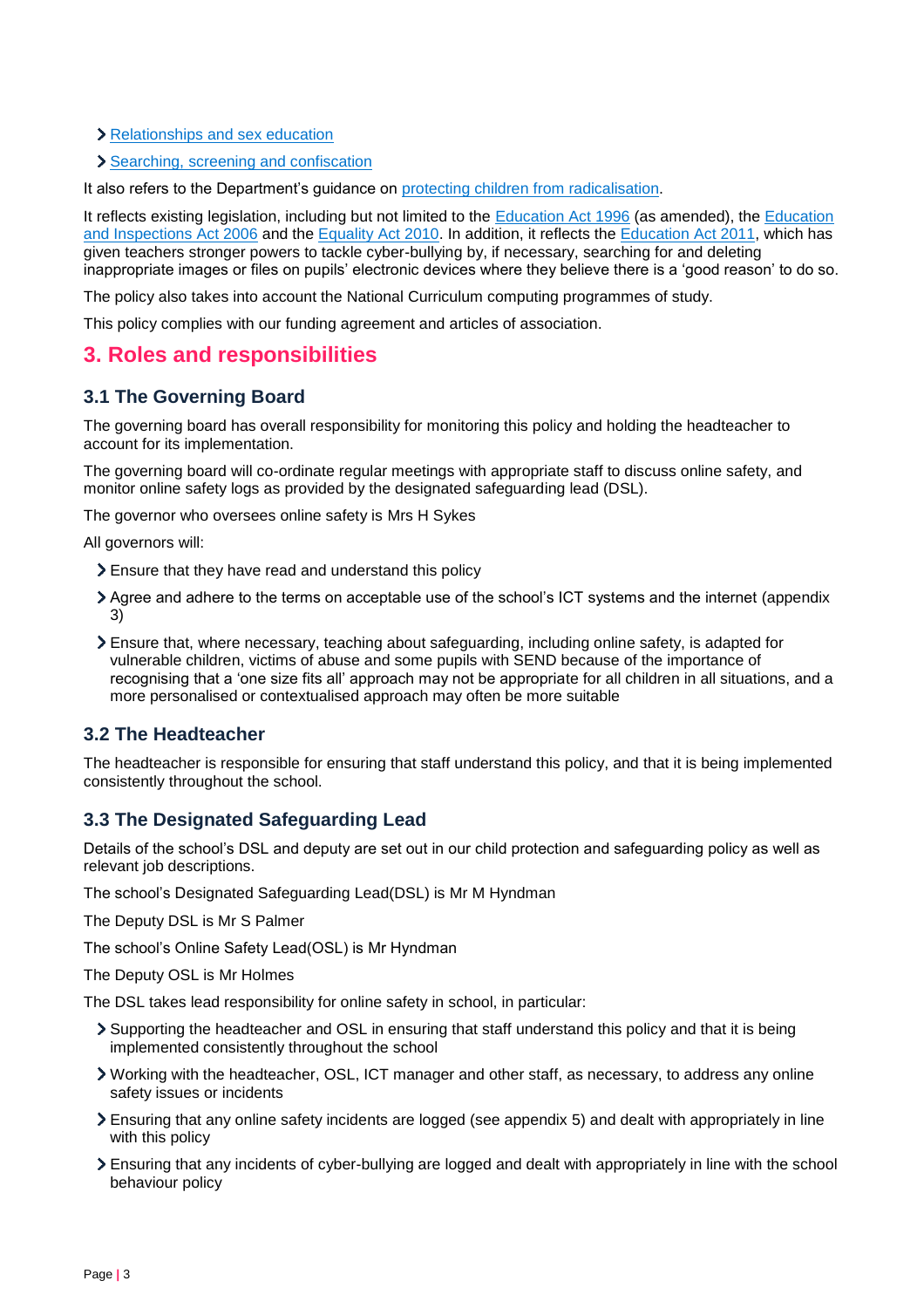- Updating and delivering staff training on online safety (appendix 4 contains a self-audit for staff on online safety training needs)
- Liaising with other agencies and/or external services if necessary
- Providing regular reports on online safety in school to the headteacher and/or governing board

This list is not intended to be exhaustive.

## **3.4 The ICT manager**

The ICT manager is responsible for:

- Putting in place appropriate filtering and monitoring systems, which are updated on a regular basis and keep pupils safe from potentially harmful and inappropriate content and contact online while at school, including terrorist and extremist material
- Ensuring that the school's ICT systems are secure and protected against viruses and malware, and that such safety mechanisms are updated regularly
- Conducting a full security check and monitoring the school's ICT systems on a fortnightly basis
- Blocking access to potentially dangerous sites and, where possible, preventing the downloading of potentially dangerous files
- Ensuring that any online safety incidents are logged (see appendix 5) and dealt with appropriately in line with this policy
- Ensuring that any incidents of cyber-bullying are dealt with appropriately in line with the school behaviour policy

This list is not intended to be exhaustive.

## **3.5 All staff and volunteers**

All staff, including contractors and agency staff, and volunteers are responsible for:

- Maintaining an understanding of this policy
- Implementing this policy consistently
- Agreeing and adhering to the terms on acceptable use of the school's ICT systems and the internet (appendix 3), and ensuring that pupils follow the school's terms on acceptable use (appendices 1 and 2)
- Working with the DSL to ensure that any online safety incidents are logged (see appendix 5) and dealt with appropriately in line with this policy
- Ensuring that any incidents of cyber-bullying are dealt with appropriately in line with the school behaviour policy
- Responding appropriately to all reports and concerns about sexual violence and/or harassment, both online and offline and maintaining an attitude of 'it could happen here'

This list is not intended to be exhaustive.

## **3.6 Parents**

Parents are expected to:

- Notify a member of staff or the headteacher of any concerns or queries regarding this policy
- Ensure their child has read, understood and agreed to the terms on acceptable use of the school's ICT systems and internet

Parents can seek further guidance on keeping children safe online from the following organisations and websites:

- Advice and workshops National Online Safety
- What are the issues? [UK Safer Internet Centre](https://www.saferinternet.org.uk/advice-centre/parents-and-carers/what-are-issues)
- > Hot topics [Childnet International](http://www.childnet.com/parents-and-carers/hot-topics)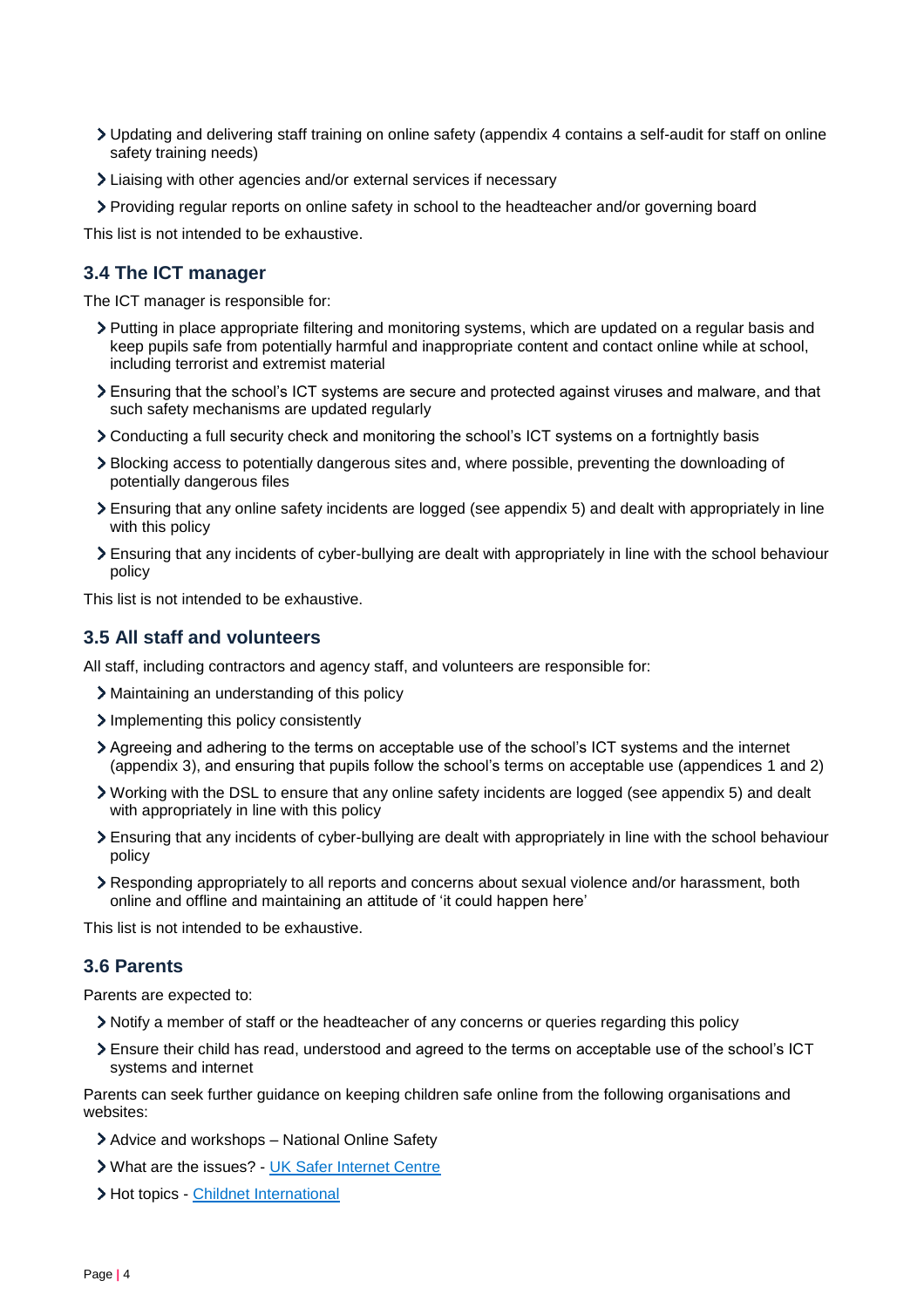- Parent factsheet [Childnet International](https://www.childnet.com/resources/parents-and-carers-resource-sheet)
- > Healthy relationships [Disrespect Nobody](https://www.disrespectnobody.co.uk/)

#### **3.7 Visitors and members of the community**

Visitors and members of the community who use the school's ICT systems or internet will be made aware of this policy, when relevant, and expected to read and follow it. If appropriate, they will be expected to agree to the terms on acceptable use (appendix 3).

## <span id="page-4-0"></span>**4. Educating pupils about online safety**

Pupils will be taught about online safety as part of the curriculum:

From September 2020 **all** schools will have to teach:

- > [Relationships education and health education](https://schoolleaders.thekeysupport.com/uid/8b76f587-7bf6-4994-abf0-43850c6e8d73/) in primary schools
- [Relationships and sex education and health education](https://schoolleaders.thekeysupport.com/uid/66a1d83e-2fb9-411e-91f1-fe52a09d16d1/) in secondary schools

#### Pupils in **Key Stage 2** will be taught to:

- Use technology safely, respectfully and responsibly
- Recognise acceptable and unacceptable behaviour
- I dentify a range of ways to report concerns about content and contact

By the **end of Key Stage 2**, pupils will know:

- That people sometimes behave differently online, including by pretending to be someone they are not.
- That the same principles apply to online relationships as to face-to-face relationships, including the importance of respect for others online including when we are anonymous
- The rules and principles for keeping safe online, how to recognise risks, harmful content and contact, and how to report them
- How to critically consider their online friendships and sources of information including awareness of the risks associated with people they have never met
- How information and data is shared and used online
- What sorts of boundaries are appropriate in friendships with peers and others (including in a digital context)
- How to respond safely and appropriately to adults they may encounter (in all contexts, including online) whom they do not know

In **Key Stage 3**, pupils will be taught to:

- Understand a range of ways to use technology safely, respectfully, responsibly and securely, including protecting their online identity and privacy
- Recognise inappropriate content, contact and conduct, and know how to report concerns
- By the **end of Key Stage 3**, they will be developing an understanding of:
	- Their rights, responsibilities and opportunities online, including that the same expectations of behaviour apply in all contexts, including online
	- About online risks, including that any material someone provides to another has the potential to be shared online and the difficulty of removing potentially compromising material placed online
	- Not to provide material to others that they would not want shared further and not to share personal material which is sent to them
	- What to do and where to get support to report material or manage issues online
	- > The impact of viewing harmful content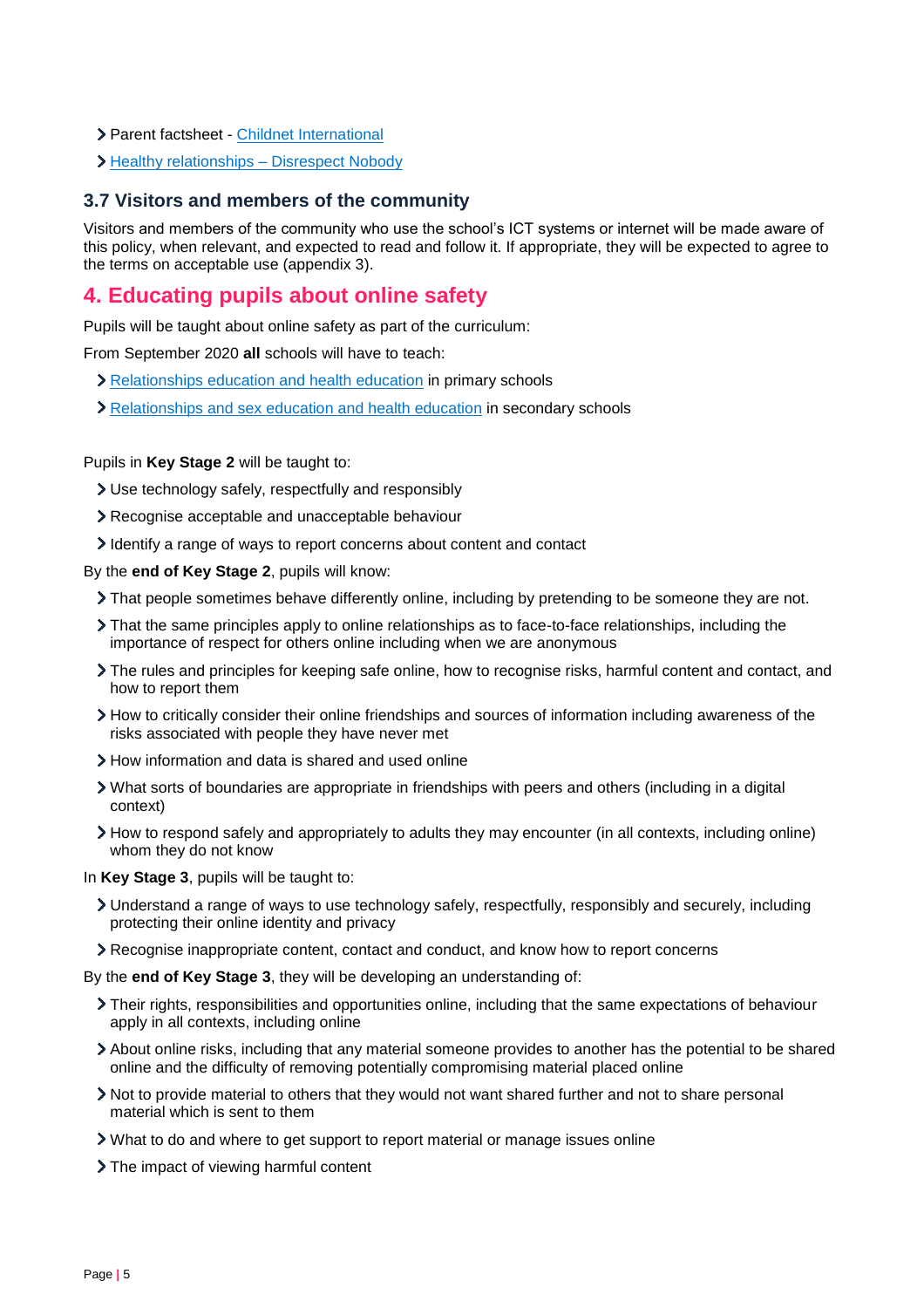- That specifically sexually explicit material (e.g. pornography) presents a distorted picture of sexual behaviours, can damage the way people see themselves in relation to others and negatively affect how they behave towards sexual partners
- That sharing and viewing indecent images of children (including those created by children) is a criminal offence which carries severe penalties including jail
- How information and data is generated, collected, shared and used online
- How to identify harmful behaviours online (including bullying, abuse or harassment) and how to report, or find support, if they have been affected by those behaviours
- How people can actively communicate and recognise consent from others, including sexual consent, and how and when consent can be withdrawn (in all contexts, including online)

The safe use of social media and the internet will also be covered in a range of subjects, where relevant.

The school will use assemblies to raise pupils' awareness of the dangers that can be encountered online and may also invite speakers to talk to pupils about this. Where necessary, teaching about safeguarding, including online safety, will be adapted for vulnerable children, victims of abuse and some pupils with SEND.

## <span id="page-5-0"></span>**5. Educating parents about online safety**

The school will raise parents' awareness of internet safety in letters or other communications home, and in information via our website and in partnership with the National Online Safety(NOS) organisation. The school will share a range of resources and training with parents through NOS. This policy will also be shared with parents.

Online safety information and support will also be shared during parents' evenings.

If parents have any queries or concerns in relation to online safety, these should be raised in the first instance with the DSL, OSL or headteacher.

Concerns or queries about this policy can be raised with any member of staff or the headteacher.

## <span id="page-5-1"></span>**6. Cyber-bullying**

#### **6.1 Definition**

Cyber-bullying takes place online, such as through social networking sites, messaging apps or gaming sites. Like other forms of bullying, it is the repetitive, intentional harming of one person or group by another person or group, where the relationship involves an imbalance of power. (See also the school behaviour policy.)

## **6.2 Preventing and addressing cyber-bullying**

To help prevent cyber-bullying, we will ensure that pupils understand what it is and what to do if they become aware of it happening to them or others. We will ensure that pupils know how they can report any incidents and are encouraged to do so, including where they are a witness rather than the victim.

The school will actively discuss cyber-bullying with pupils, explaining the reasons why it occurs, the forms it may take and what the consequences can be. Class teachers and form teachers will discuss cyber-bullying with their classes and tutor groups, and the issue will be addressed in assemblies.

Teaching staff are also encouraged to find opportunities to use aspects of the curriculum to cover cyberbullying. This includes personal, social, health and economic (PSHE) education, and other subjects where appropriate.

All staff, governors and volunteers (where appropriate) receive training on cyber-bullying, its impact and ways to support pupils, as part of safeguarding training (see section 11 for more detail).

The school also sends information/leaflets on cyber-bullying to parents so that they are aware of the signs, how to report it and how they can support children who may be affected.

In relation to a specific incident of cyber-bullying, the school will follow the processes set out in the school behaviour policy. Where illegal, inappropriate or harmful material has been spread among pupils, the school will use all reasonable endeavours to ensure the incident is contained.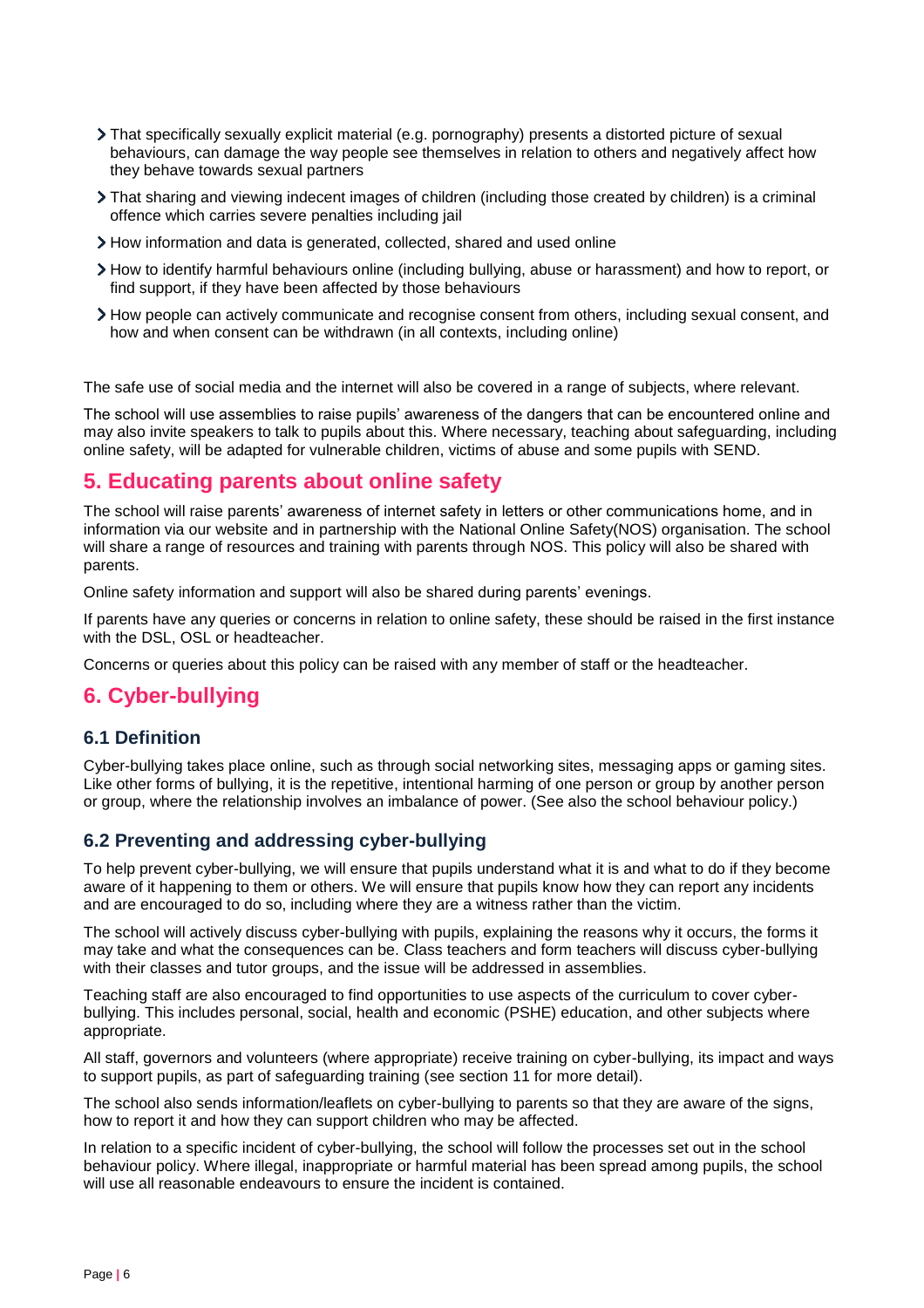The DSL will consider whether the incident should be reported to the police if it involves illegal material, and will work with external services if it is deemed necessary to do so.

#### **6.3 Examining electronic devices**

School staff have the specific power under the Education and Inspections Act 2006 (which has been increased by the Education Act 2011) to search for and, if necessary, delete inappropriate images or files on pupils' electronic devices, including mobile phones, iPads and other tablet devices, where they believe there is a 'good reason' to do so.

When deciding whether there is a good reason to examine or erase data or files on an electronic device, staff must reasonably suspect that the data or file in question has been, or could be, used to:

- Cause harm, and/or
- Disrupt teaching, and/or
- > Break any of the school rules

If inappropriate material is found on the device, it is up to the staff member in conjunction with the DSL or other member of the senior leadership team to decide whether they should:

- > Delete that material, or
- Retain it as evidence (of a criminal offence or a breach of school discipline), and/or
- **EXEC** Report it to the police<sup>\*</sup>

\* Staff may also confiscate devices for evidence to hand to the police, if a pupil discloses that they are being abused and that this abuse includes an online element.

Any searching of pupils will be carried out in line with:

- The DfE's latest guidance on [screening, searching and confiscation](https://www.gov.uk/government/publications/searching-screening-and-confiscation)
- UKCIS guidance on [sharing nudes and semi-nudes: advice for education settings working with children](https://www.gov.uk/government/publications/sharing-nudes-and-semi-nudes-advice-for-education-settings-working-with-children-and-young-people)  [and young people](https://www.gov.uk/government/publications/sharing-nudes-and-semi-nudes-advice-for-education-settings-working-with-children-and-young-people)
- > The school's COVID-19 risk assessment

Any complaints about searching for or deleting inappropriate images or files on pupils' electronic devices will be dealt with through the school complaints procedure.

## <span id="page-6-0"></span>**7. Acceptable use of the internet in school**

All pupils, parents, staff, volunteers and governors are expected to sign an agreement regarding the acceptable use of the school's ICT systems and the internet. Please see Acceptable Use of ICT Policy. Visitors will be expected to read and agree to the school's terms on acceptable use if relevant.

Use of the school's internet must be for educational purposes only, or for the purpose of fulfilling the duties of an individual's role.

We will monitor the websites visited by pupils, staff, volunteers, governors and visitors (where relevant) to ensure they comply with the above.

More information is set out in the acceptable use agreements in appendices 1 and separate Acceptable Use Agreement Policy.

## <span id="page-6-1"></span>**8. Pupils using mobile devices in school**

Pupils may bring mobile devices into school. They must be switched off before coming onsite and must not be turned on until they have left the school site. Student are not permitted to use them in school, this includes:

- Lessons
- > Tutor group time
- Clubs before or after school, or any other activities organised by the school

Any use of mobile devices in school by pupils must be in line with the behaviour policy/acceptable use of ICT agreement (see appendices 1).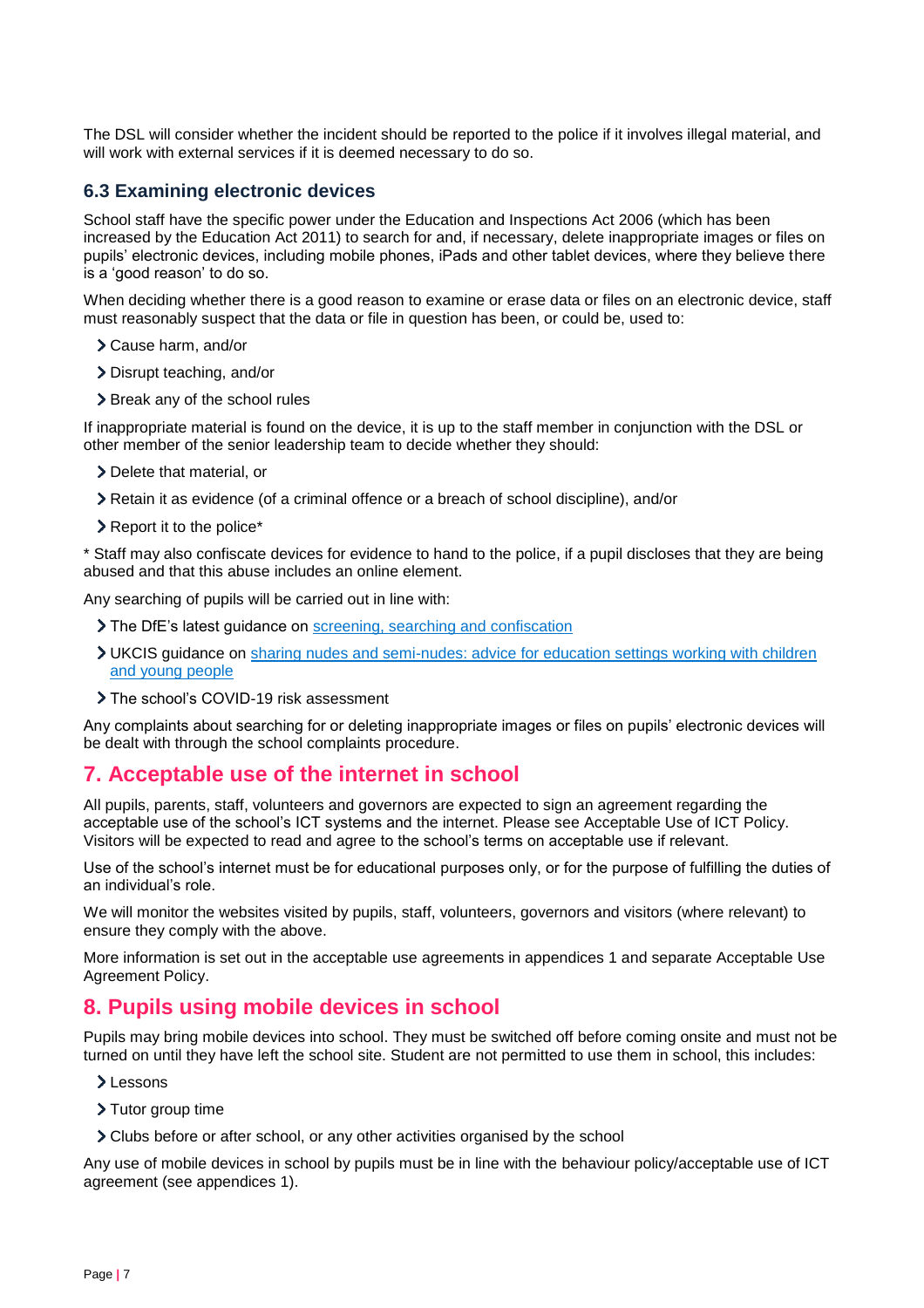Any breach of the acceptable use agreement by a pupil may trigger disciplinary action in line with the school behaviour policy, which may result in the confiscation of their device which will only be returned to a parent/carer.

## <span id="page-7-0"></span>**9. Staff using work devices outside school**

Staff members using a work device outside school must not install any unauthorised software on the device and must not use the device in any way which would violate the school's terms of acceptable use, as set out in the Acceptable Use of ICT Policy

Staff must ensure that their work device is secure and password-protected, and that they do not share their password with others. They must take all reasonable steps to ensure the security of their work device when using it outside school. Any USB devices containing data relating to the school must be encrypted.

If staff have any concerns over the security of their device, they must seek advice from the ICT manager.

## <span id="page-7-1"></span>**10. How the school will respond to issues of misuse**

Where a pupil misuses the school's ICT systems or internet, we will follow the procedures set out in our policies on behaviour, ICT and internet acceptable use. The action taken will depend on the individual circumstances, nature and seriousness of the specific incident, and will be proportionate.

Where a staff member misuses the school's ICT systems or the internet, or misuses a personal device where the action constitutes misconduct, the matter will be dealt with in accordance with the staff disciplinary procedures/staff code of conduct. The action taken will depend on the individual circumstances, nature and seriousness of the specific incident.

The school will consider whether incidents which involve illegal activity or content, or otherwise serious incidents, should be reported to the police.

## <span id="page-7-2"></span>**11. Training**

All new staff members will receive training, as part of their induction, on safe internet use and online safeguarding issues including cyber-bullying and the risks of online radicalisation.

All staff members will receive refresher training at least once each academic year as part of safeguarding training, as well as relevant updates as required (for example through emails, e-bulletins and staff meetings).

By way of this training, all staff will be made aware that:

- Technology is a significant component in many safeguarding and wellbeing issues, and that children are at risk of online abuse
- Children can abuse their peers online through:
	- o Abusive, harassing, and misogynistic messages
	- o Non-consensual sharing of indecent nude and semi-nude images and/or videos, especially around chat groups
	- $\circ$  Sharing of abusive images and pornography, to those who don't want to receive such content

Physical abuse, sexual violence and initiation/hazing type violence can all contain an online element

Training will also help staff:

- develop better awareness to assist in spotting the signs and symptoms of online abuse
- develop the ability to ensure pupils can recognise dangers and risks in online activity and can weigh the risks up
- develop the ability to influence pupils to make the healthiest long-term choices and keep them safe from harm in the short term

The DSL, OSL and deputies will undertake child protection and safeguarding training, which will include online safety, at least every 2 years. They will also update their knowledge and skills on the subject of online safety at regular intervals, and at least annually.

Governors will receive training on safe internet use and online safeguarding issues as part of their safeguarding training.

Volunteers will receive appropriate training and updates, if applicable.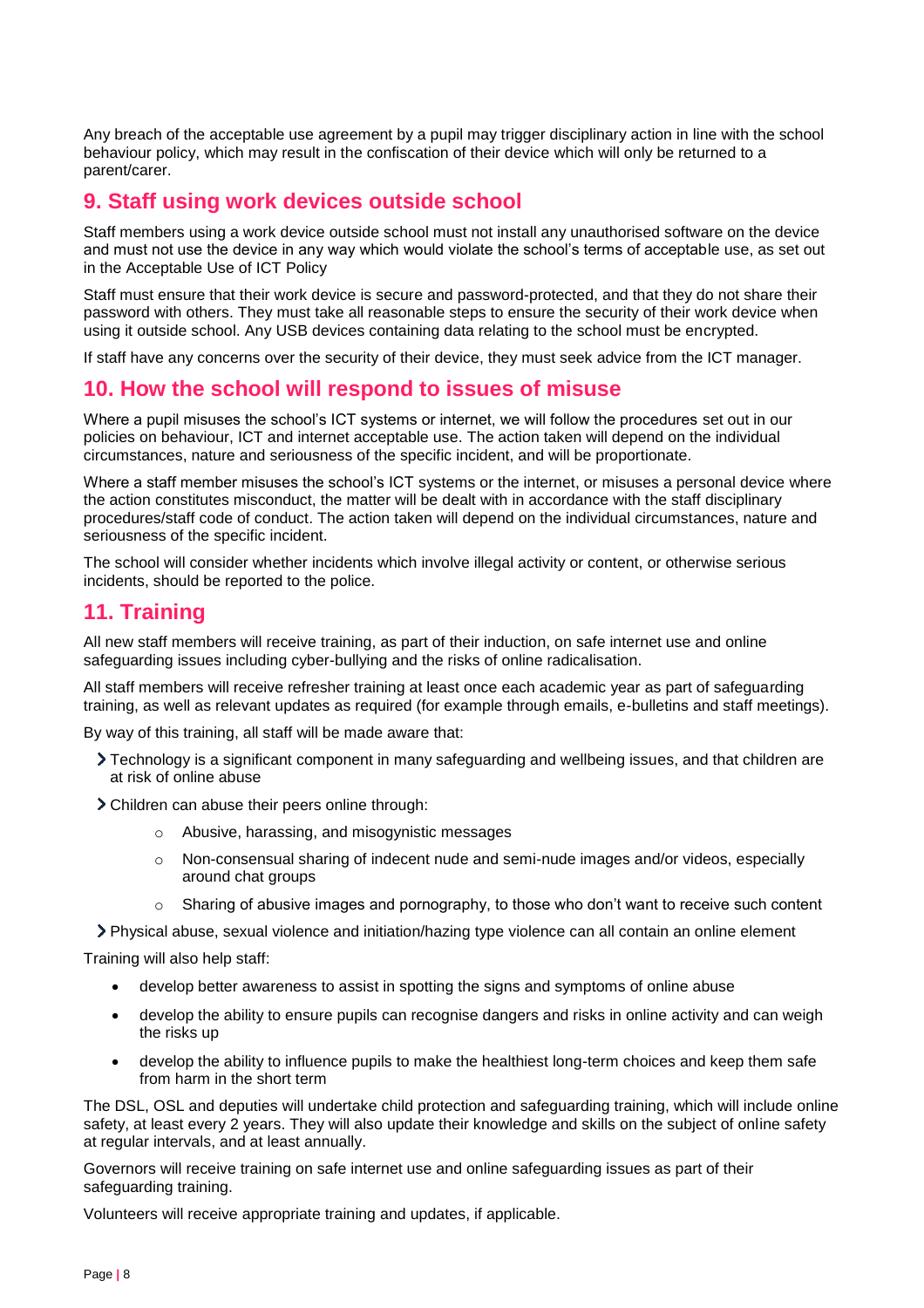More information about safeguarding training is set out in our child protection and safeguarding policy.

## <span id="page-8-0"></span>**12. Monitoring arrangements**

The DSL logs behaviour and safeguarding issues related to online safety. An incident report log can be found in appendix 5.

This policy will be reviewed every annually by the deputy headteacher. At every review, the policy will be shared with the governing board. The review (such as the one available [here\)](https://360safe.org.uk/) will be supported by an annual risk assessment that considers and reflects the risks pupils face online. This is important because technology, and the risks and harms related to it, evolve and change rapidly.

## <span id="page-8-1"></span>**13. Links with other policies**

This online safety policy is linked to our:

- Child protection and safeguarding policy
- > Behaviour policy
- > Acceptable Use of ICT Policy
- > Staff disciplinary procedures
- > Data protection policy and privacy notices
- Complaints procedure
- ICT and internet acceptable use policy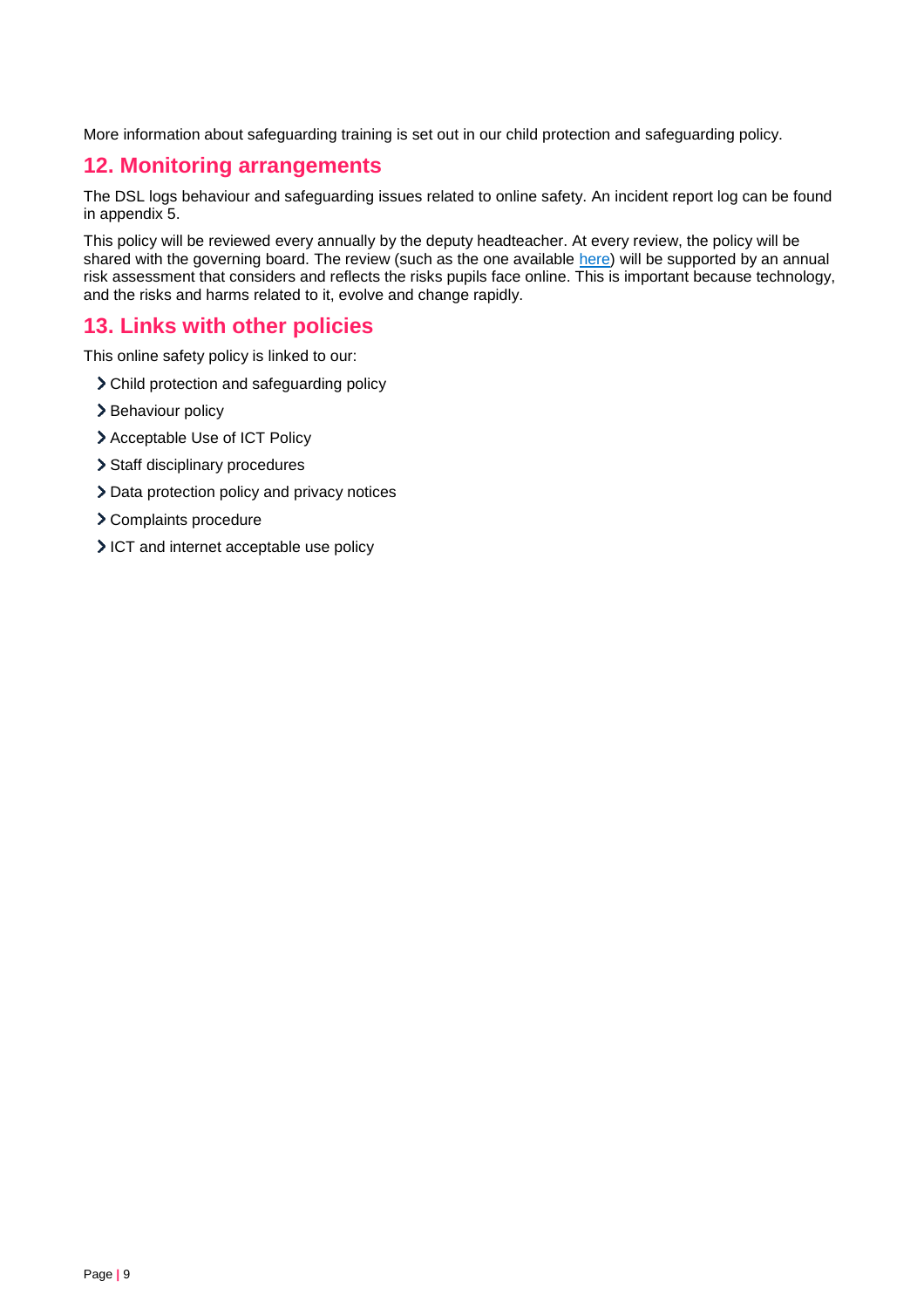## <span id="page-9-0"></span>**Appendix 1: KS2 and KS3 acceptable use agreement (pupils and parents/carers)**

#### ACCEPTABLE USE OF THE SCHOOL'S ICT SYSTEMS AND INTERNET: AGREEMENT FOR PUPILS AND PARENTS/CARERS

#### **Name of pupil:**

#### **When I use the school's ICT systems (like computers) and get onto the internet in school I will:**

- Ask a teacher or adult if I can do so before using them
- Only use websites that a teacher or adult has told me or allowed me to use
- Tell my teacher immediately if:
	- o I click on a website by mistake
	- o I receive messages from people I don't know
	- o I find anything that may upset or harm me or my friends
- Use school computers for school work only
- Be kind to others and not upset or be rude to them
- Look after the school ICT equipment and tell a teacher straight away if something is broken or not working properly
- Only use the username and password I have been given
- Try my hardest to remember my username and password
- Never share my password with anyone, including my friends.
- Never give my personal information (my name, address or telephone numbers) to anyone without the permission of my teacher or parent/carer
- Save my work on the school network
- Check with my teacher before I print anything
- Log off or shut down a computer when I have finished using it

#### **I will not:**

- Access any inappropriate websites including: social networking sites, chat rooms and gaming sites unless my teacher has expressly allowed this as part of a learning activity
- Open any attachments in emails, or follow any links in emails, without first checking with a teacher
- Use any inappropriate language when communicating online, including in emails
- Log in to the school's network using someone else's details
- Arrange to meet anyone offline without first consulting my parent/carer, or without adult supervision

#### **If I bring a personal mobile phone or other personal electronic device into school:**

- I ensure it is switched off at all times on the school site
- I will not use it during lessons, tutor group time, clubs or other activities organised by the school, without a teacher's permission
- When allowed, I will use it responsibly, and will not access any inappropriate websites or other inappropriate material or use inappropriate language when communicating online

#### **I agree that the school will monitor the websites I visit and that there will be consequences if I don't follow the rules.**

Signed (pupil): **Date: Date: Date: Date: Date:**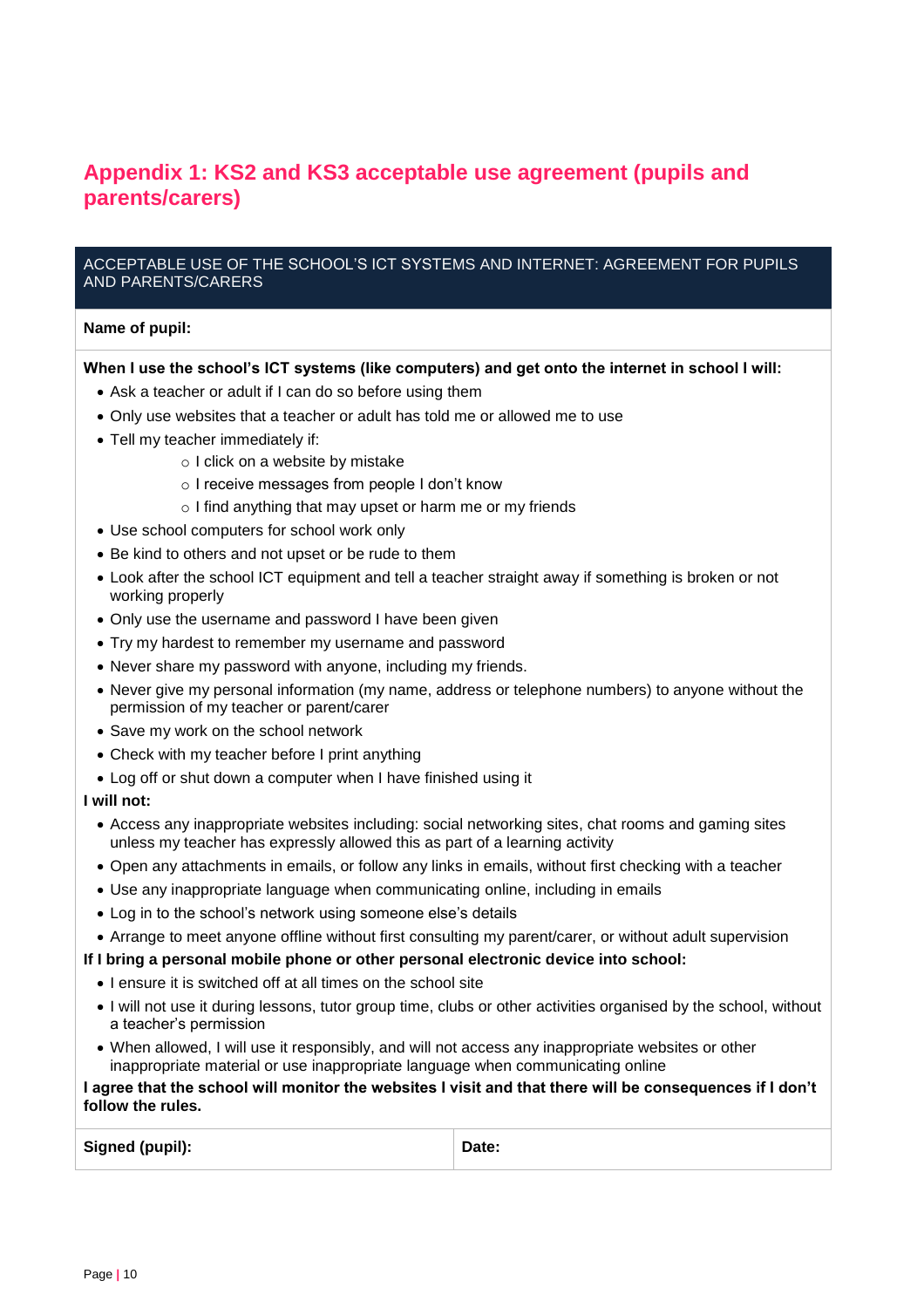#### ACCEPTABLE USE OF THE SCHOOL'S ICT SYSTEMS AND INTERNET: AGREEMENT FOR PUPILS AND PARENTS/CARERS

**Parent/carer's agreement:** I agree that my child can use the school's ICT systems and internet when appropriately supervised by a member of school staff. I agree to the conditions set out above for pupils using the school's ICT systems and internet, and for using personal electronic devices in school, and will make sure my child understands these.

| Signed (parent/carer): | Date: |
|------------------------|-------|
|                        |       |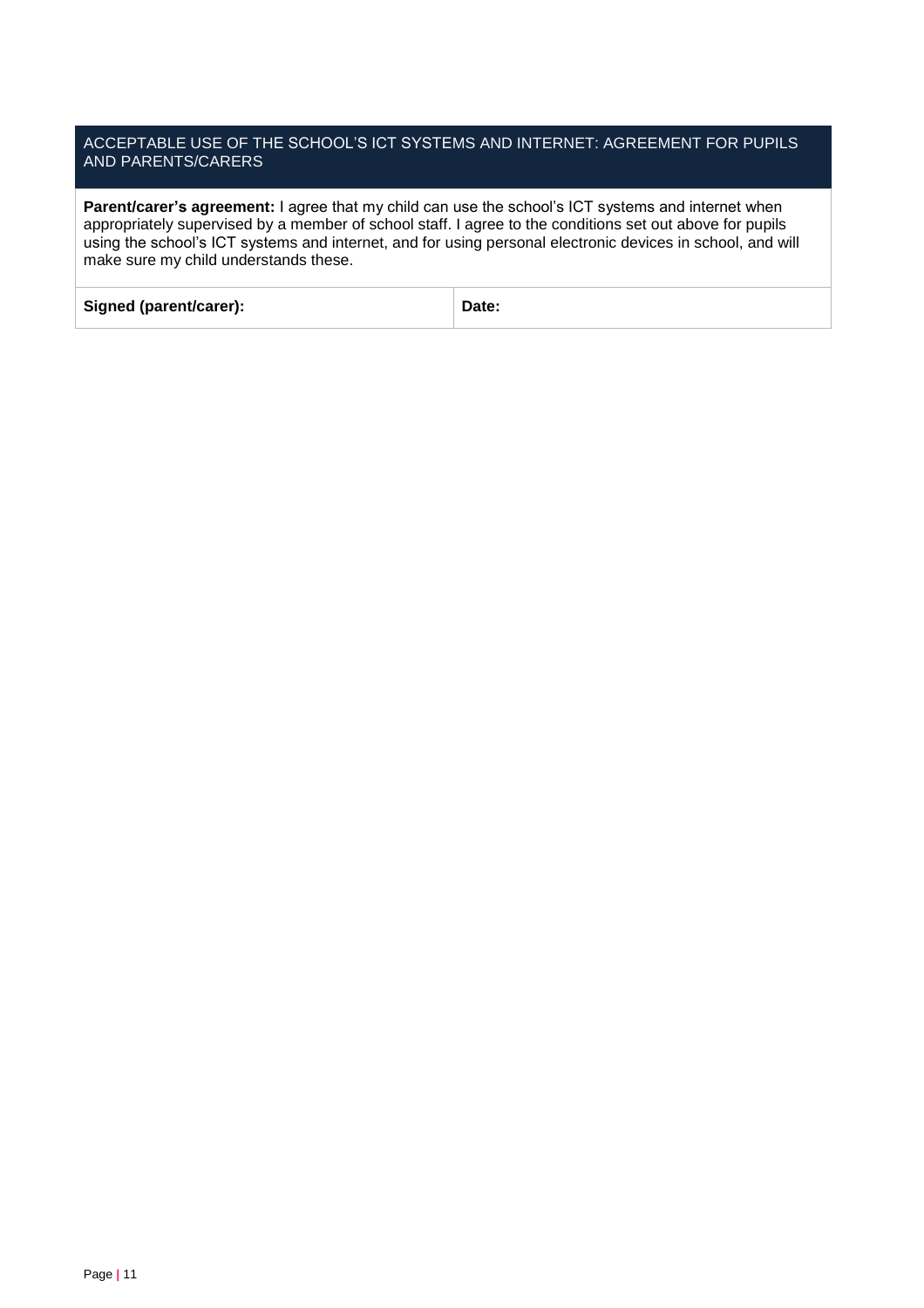# <span id="page-11-0"></span>**Appendix 2: online safety training needs – self audit for staff**

| ONLINE SAFETY TRAINING NEEDS AUDIT                                                                               |                                    |  |  |  |  |
|------------------------------------------------------------------------------------------------------------------|------------------------------------|--|--|--|--|
| Name of staff member/volunteer:                                                                                  | Date:                              |  |  |  |  |
| Question                                                                                                         | Yes/No (add comments if necessary) |  |  |  |  |
| Do you know the name of the person who has lead<br>responsibility for online safety in school?                   |                                    |  |  |  |  |
| Do you know what you must do if a pupil approaches<br>you with a concern or issue?                               |                                    |  |  |  |  |
| Are you familiar with the school's acceptable use<br>agreement for staff, volunteers, governors and<br>visitors? |                                    |  |  |  |  |
| Are you familiar with the school's acceptable use<br>agreement for pupils and parents?                           |                                    |  |  |  |  |
| Do you regularly change your password for accessing<br>the school's ICT systems?                                 |                                    |  |  |  |  |
| Are you familiar with the school's approach to tackling<br>cyber-bullying?                                       |                                    |  |  |  |  |
| Are there any areas of online safety in which you<br>would like training/further training?                       |                                    |  |  |  |  |